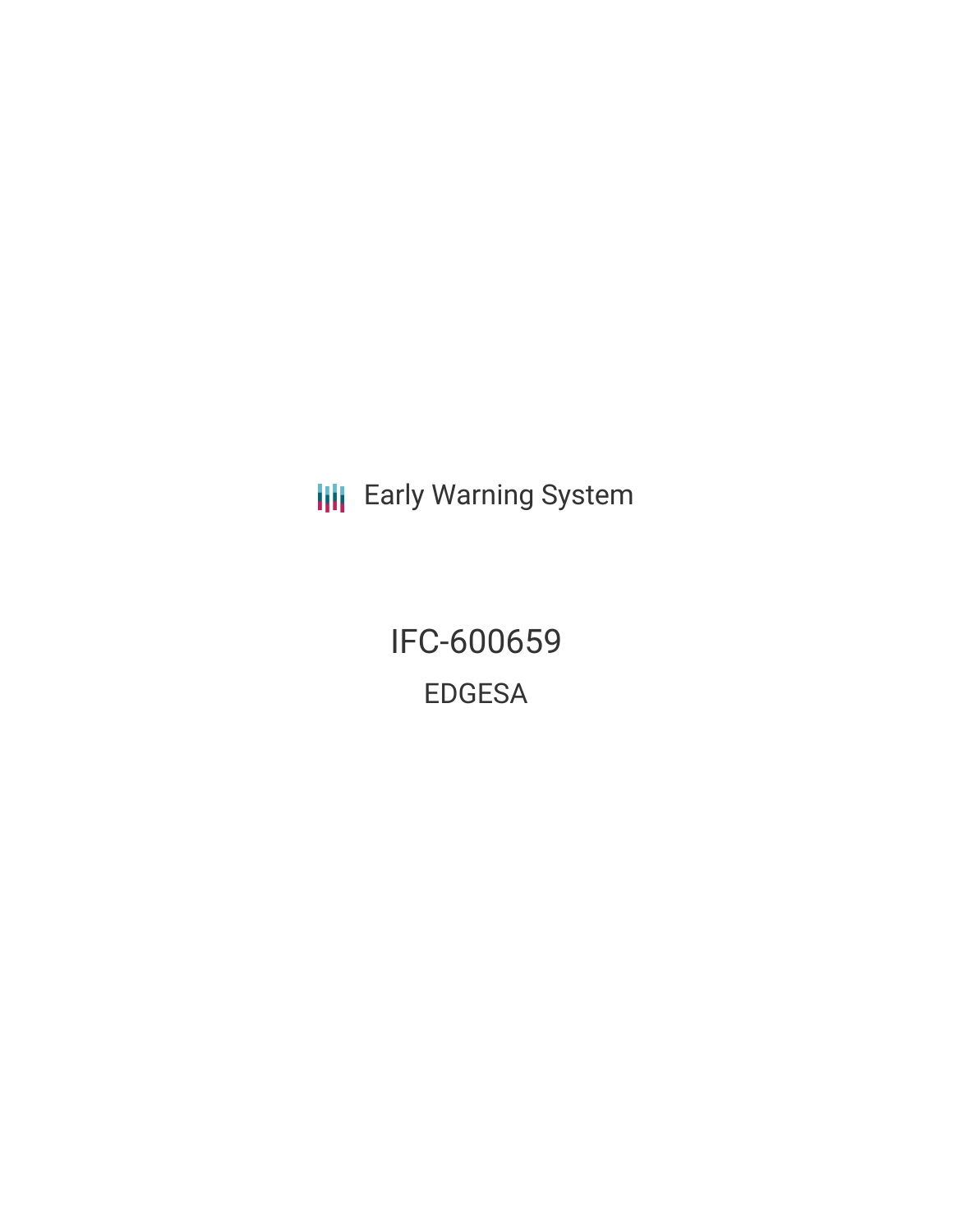

# **Quick Facts**

| <b>Countries</b>              | South Africa                            |
|-------------------------------|-----------------------------------------|
| <b>Financial Institutions</b> | International Finance Corporation (IFC) |
| <b>Status</b>                 | Active                                  |
| <b>Bank Risk Rating</b>       | U                                       |
| <b>Voting Date</b>            | 2015-08-18                              |
| <b>Sectors</b>                | Construction, Energy, Infrastructure    |
| <b>Project Cost (USD)</b>     | $$1.05$ million                         |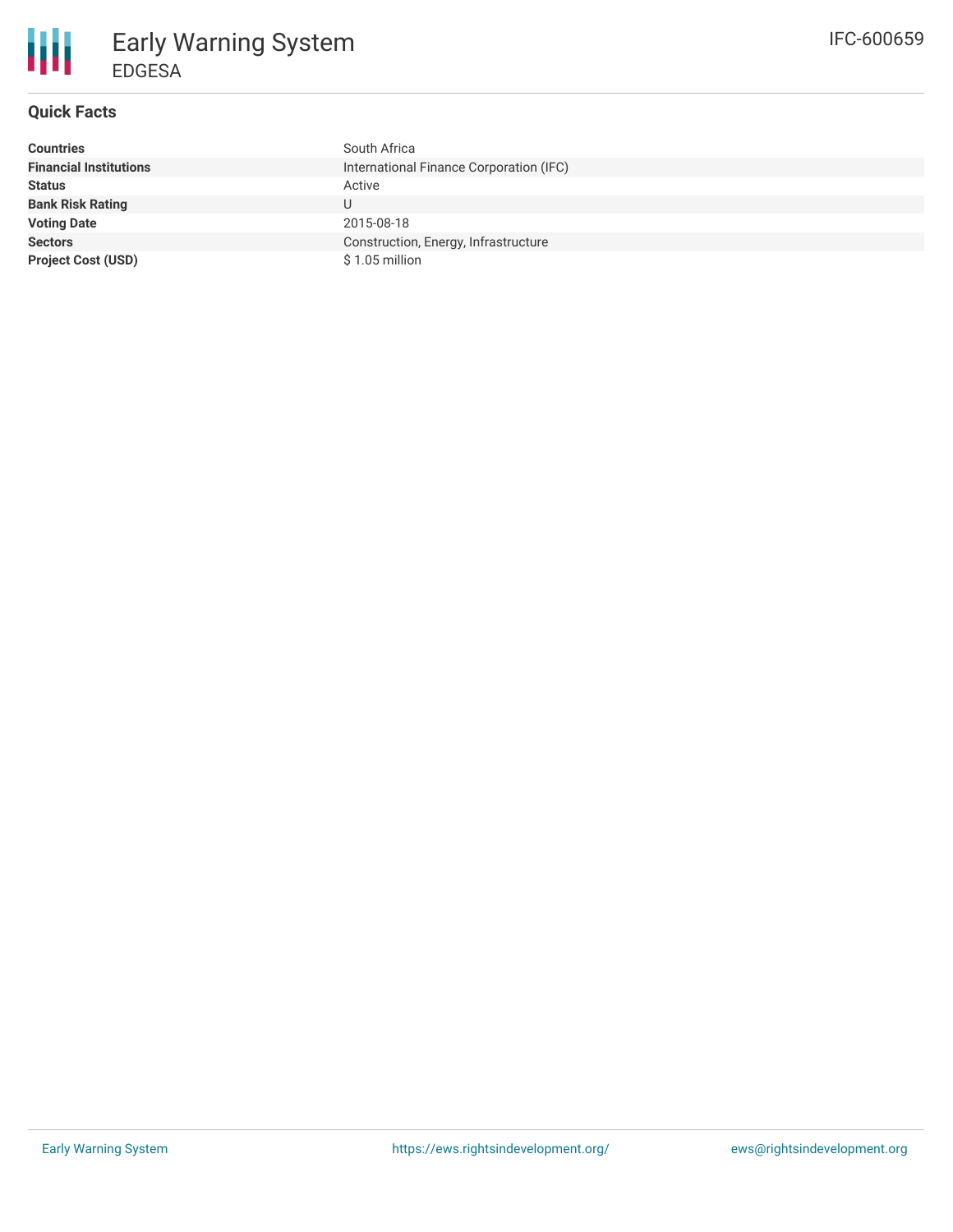

### **Project Description**

The overall objective of the project is to contribute to resource efficiency in South Africa's construction sector, by promoting the design, construction, and certification of energy and water efficient (green) buildings. The project will focus on residential buildings, particularly in the middle and gap market. Objectives will be achieved by strengthening the local capacity of the Green Building Council of South Africa to implement and promote the EDGE-based voluntary green building certification system, and by working with the financial sector to launch new products in the market that answer the financing particulars of green buildings.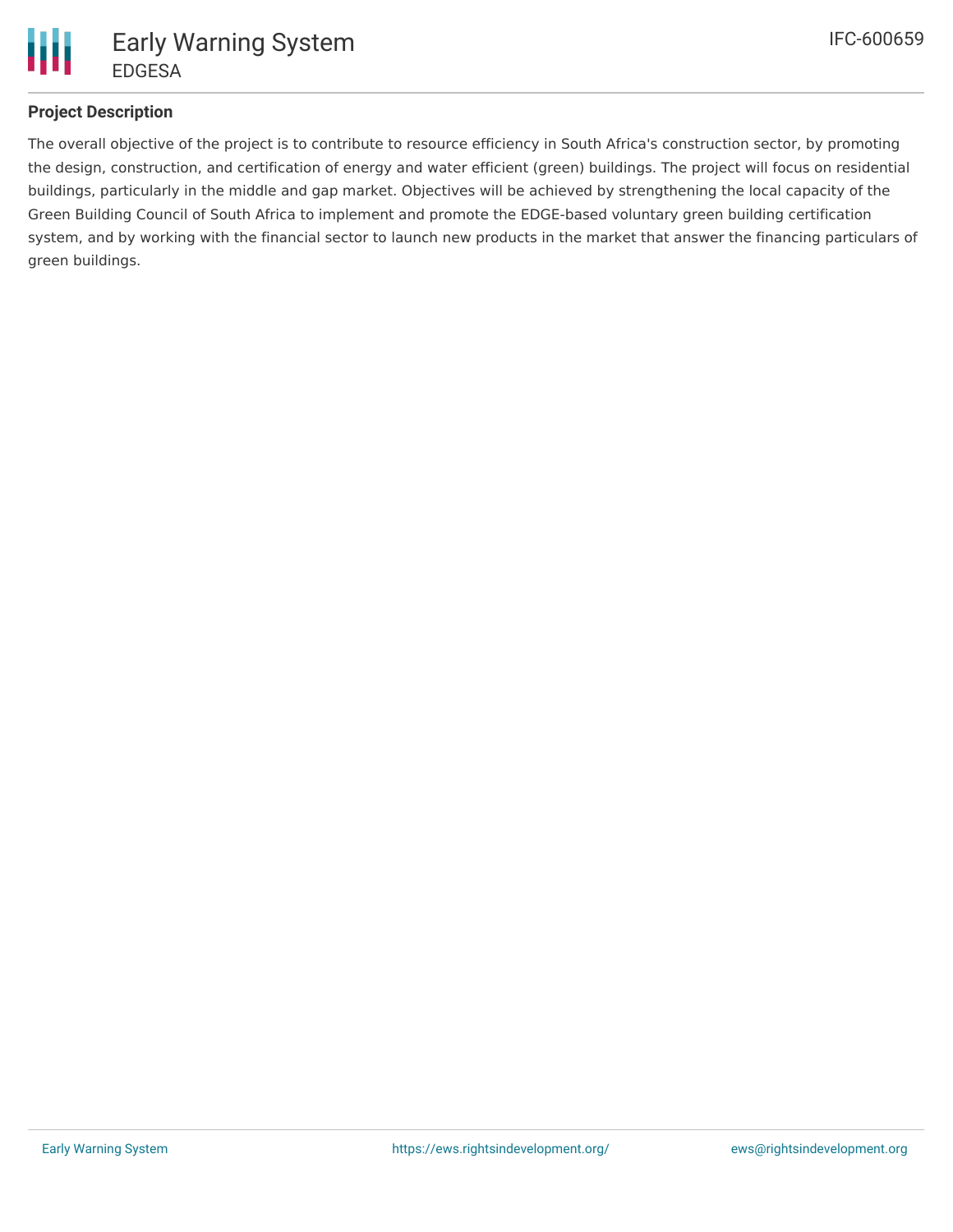### **Investment Description**

• International Finance Corporation (IFC)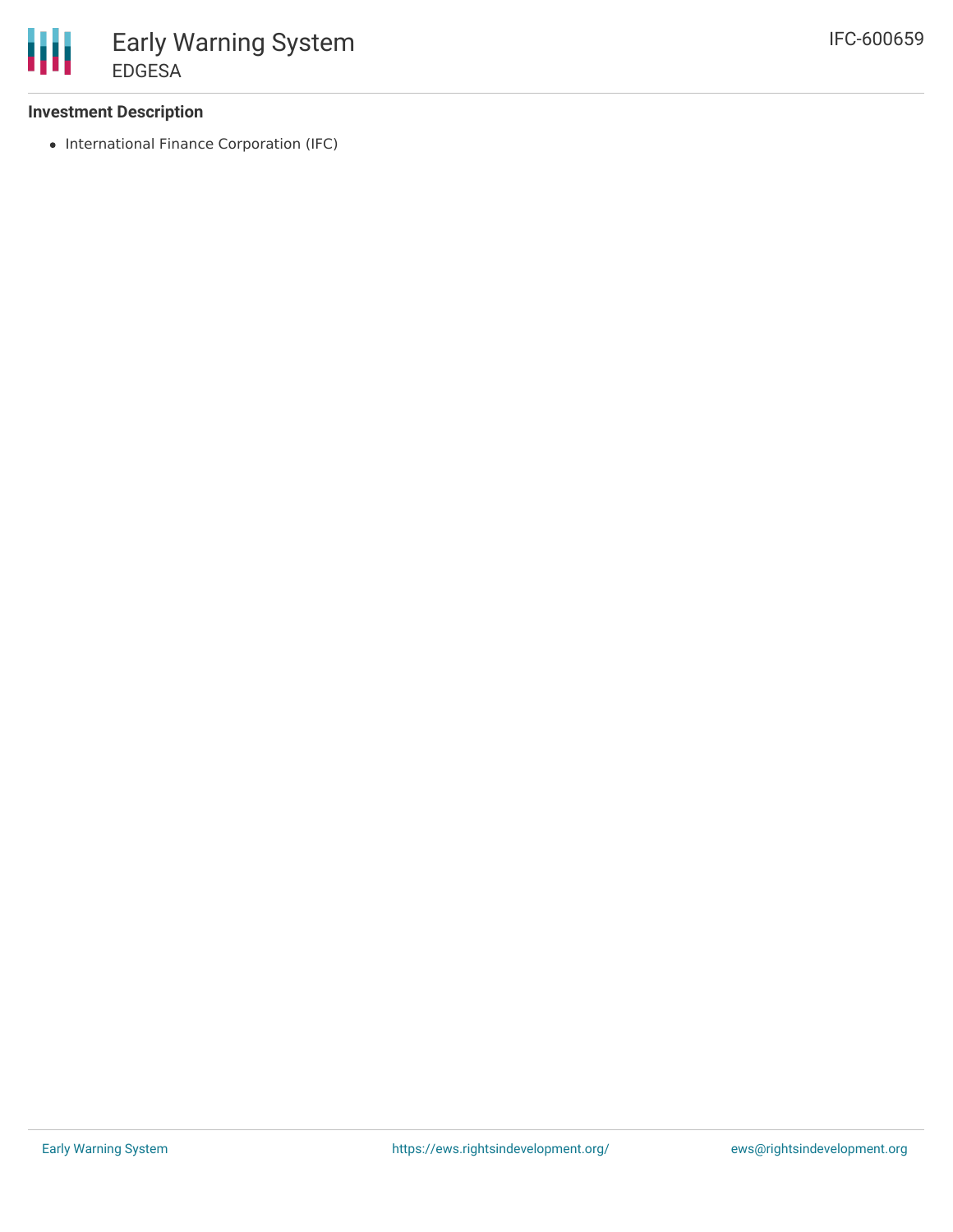## **Contact Information**

ACCOUNTABILITY MECHANISM OF IFC

The Compliance Advisor Ombudsman (CAO) is the independent complaint mechanism and fact-finding body for people who believe they are likely to be, or have been, adversely affected by an IFC or MIGA- financed project. If you submit a complaint to the CAO, they may assist you in resolving a dispute with the company and/or investigate to assess whether the IFC is following its own policies and procedures for preventing harm to people or the environment. If you want to submit a complaint electronically, you can email the CAO at CAO@worldbankgroup.org. You can learn more about the CAO and how to file a complaint at http://www.cao-ombudsman.org/